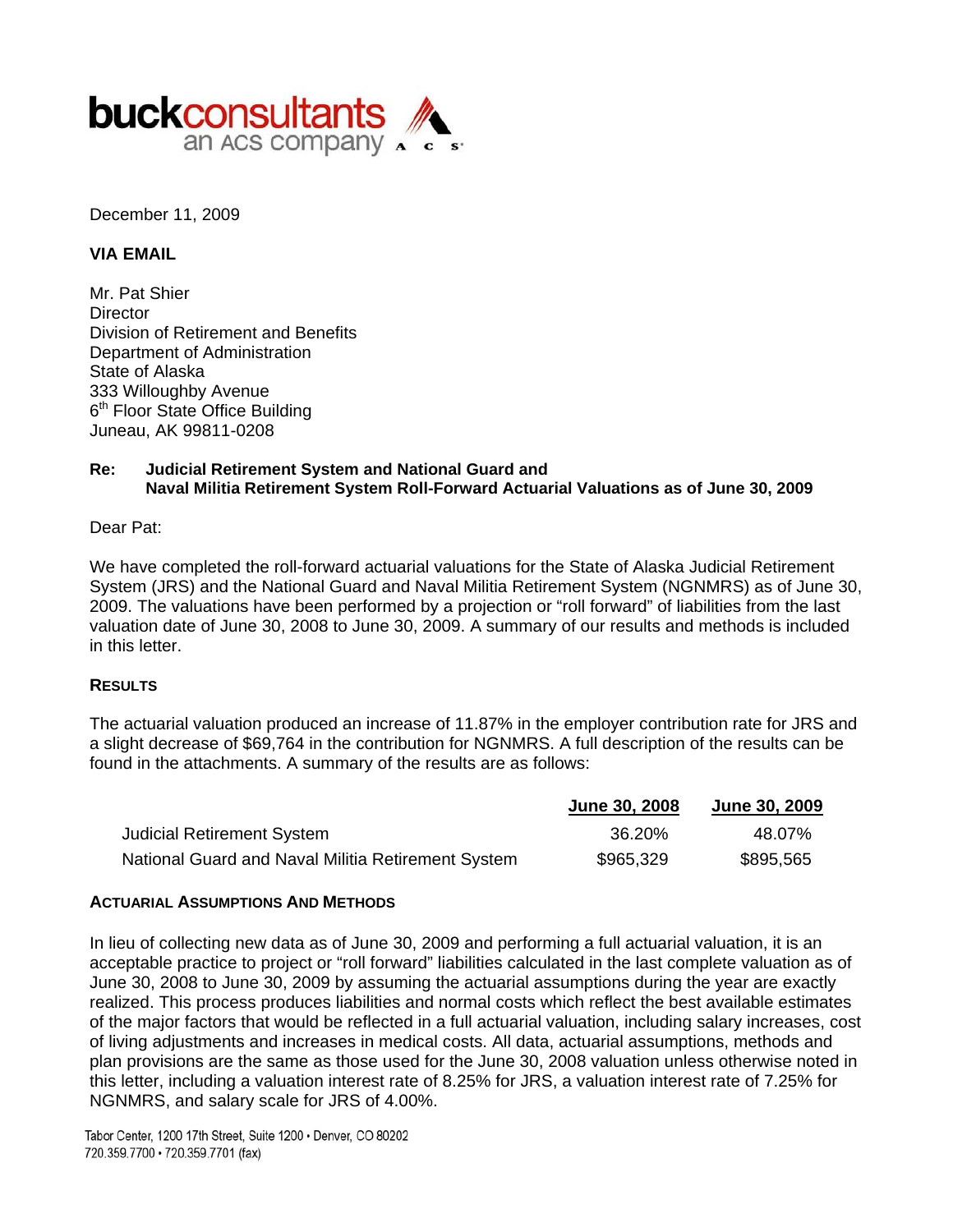Mr. Pat Shier December 11, 2009 Page 2

The actuarial value of assets was calculated as of June 30, 2009 using actual assets and cash flows during the year. We are phasing in the five-year smoothing method, and investment gains experienced during FY09 are recognized at 20%.

Contributions during the year were more than the 2008 actuarial valuation requirement creating actuarial gains on both plans. However, large investment losses were experienced during the year by JRS, with a smaller investment loss experienced by NGNMRS. The net result was an overall actuarial loss for JRS and an actuarial gain for NGNMRS. The net actuarial loss for JRS was \$23,122,000, and the net actuarial gain was \$250,000 for NGNMRS. The net actuarial loss for JRS has the effect of increasing the unfunded liability from what was expected while the net actuarial gain for NGNMRS has the effect of decreasing the unfunded liability. Given the differences between actual and expected contributions and investment return, this results in changes in the employer contributions from the previous year.

Please let us know if you have any questions.

Sincerely,<br>David H. Slackinsky

David H. Slishinsky, A.S.A. Principal and Consulting Actuary

/mlp

**Attachments** 

c: Ms. Teresa Kesey, State of Alaska Ms. Melissa Bissett, Buck Consultants Ms. Michelle DeLange, Buck Consultants Mr. Chris Hulla, Buck Consultants

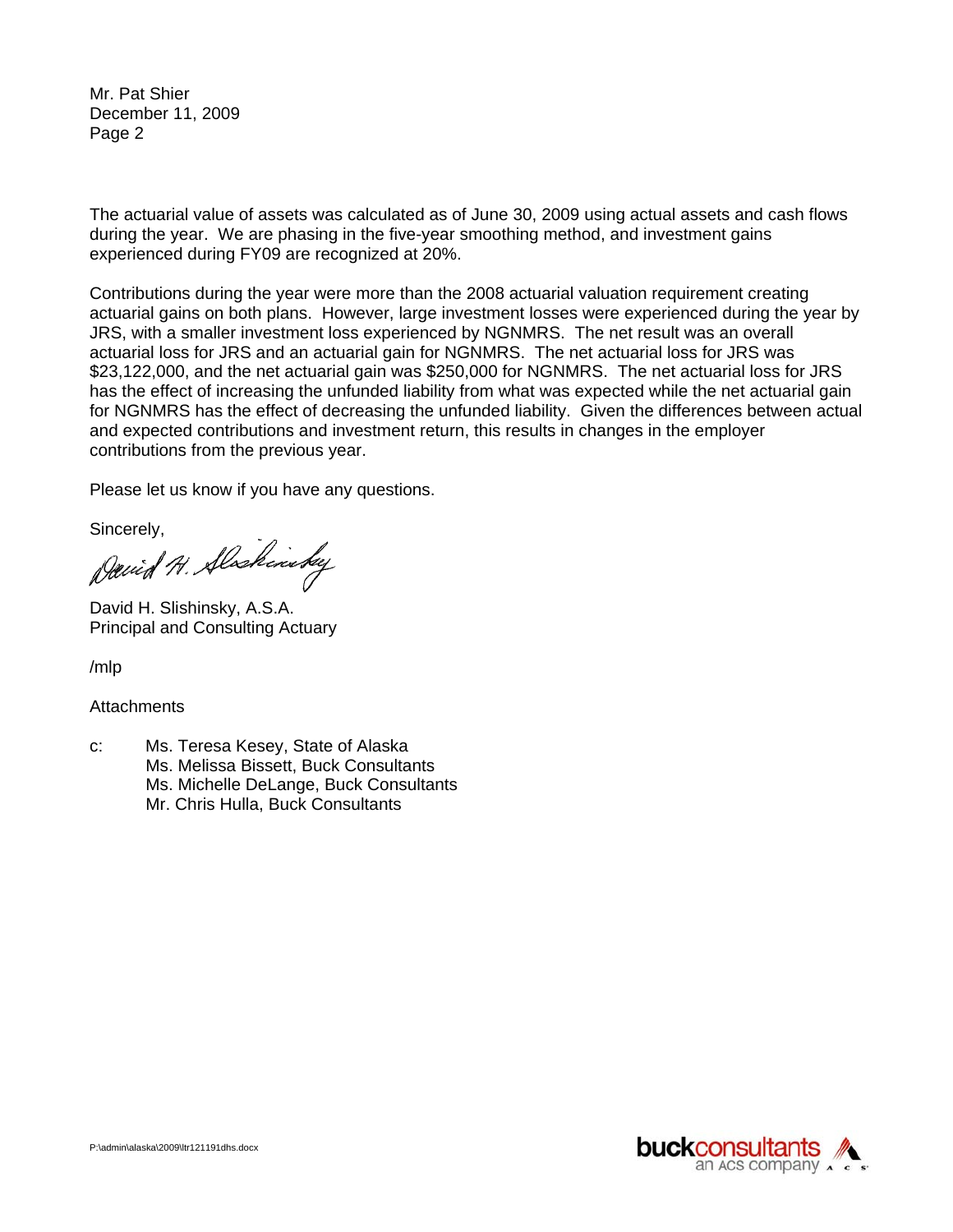# **State of Alaska Judicial Retirement System**

|                                                           |               | June 30, 2008 | June 30, 2009 |             |  |
|-----------------------------------------------------------|---------------|---------------|---------------|-------------|--|
| <b>Total Pension Accrued Liability</b>                    | \$            | 130,596,048   | \$            | 137,586,315 |  |
| <b>Annual Pension Normal Cost</b>                         | \$            | 3,593,057     | \$            | 3,736,779   |  |
| Pension Actuarial Value of Assets (AVA)                   | \$            | 122,822,726   | \$            | 107,818,399 |  |
| Pension Funded Ratio based on AVA                         |               | 94.1%         |               | 78.4%       |  |
| Pension Market Value of Assets (MVA)                      | \$            | 116,209,622   | \$            | 89,848,666  |  |
| Pension Funded Ratio based on MVA                         |               | 89.0%         |               | 65.3%       |  |
| <b>Total Postemployment Healthcare Accrued Liability</b>  | $\frac{1}{2}$ | 18,141,832    | $\$\$         | 19,093,191  |  |
| Annual Postemployment Healthcare Normal Cost              | \$            | 462,781       | \$            | 462,781     |  |
| Postemployment Healthcare Actuarial Value of Assets (AVA) | \$            | 18,352,929    |               | 18,408,493  |  |
| Postemployment Healthcare Funded Ratio based on AVA       |               | 101.2%        |               | 96.4%       |  |
| Postemployment Healthcare Market Value of Assets (MVA)    | \$            | 17,602,098    |               | 15,340,411  |  |
| Postemployment Healthcare Funded Ratio based on MVA       | 97.0%         |               |               | 80.3%       |  |
| <b>Total Accrued Liability</b>                            | $\frac{1}{2}$ | 148,737,880   | \$            | 156,679,506 |  |
| <b>Actuarial Value of Assets</b>                          | \$            | 141,235,655   | \$            | 126,226,892 |  |
| Unfunded Liability                                        | \$            | 7,502,225     | \$            | 30,452,614  |  |
| Funded Ratio based on Actuarial Value of Assets           |               | 95.0%         |               | 80.6%       |  |
| <b>Market Value of Assets</b>                             | $\$\$         | 133,811,720   | $\$\$         | 105,189,077 |  |
| Funded Ratio based on Market Value of Assets              |               | 90.0%         |               | 67.1%       |  |
| <b>Total Normal Cost</b>                                  | \$            | 4,055,838     | \$            | 4,239,822   |  |
| <b>Pension Contribution Rate</b>                          |               |               |               |             |  |
| <b>Employer Normal Cost Rate</b>                          |               | 25.97%        |               | 25.97%      |  |
| Past Service Rate<br>$\qquad \qquad -$                    |               | 5.77%         |               | 17.28%      |  |
| <b>Pension Contribution Rate</b>                          |               | 31.74%        |               | 43.25%      |  |
| Postemployment Healthcare Contribution Rate               |               |               |               |             |  |
| <b>Employer Normal Cost Rate</b>                          |               | 3.97%         |               | 3.82%       |  |
| Past Service Rate                                         |               | 0.49%         |               | 1.00%       |  |
| Postemployment Healthcare Contribution Rate               | 4.46%         |               | 4.82%         |             |  |
| <b>Total Employer Contribution Rate</b>                   |               |               |               |             |  |
| <b>Employer Normal Cost Rate</b>                          |               | 29.94%        |               | 29.79%      |  |
| Past Service Rate                                         | 6.26%         |               | 18.28%        |             |  |
| <b>Total Employer Contribution Rate</b>                   | 36.20%        |               |               | 48.07%      |  |

This exhibit is an attachment to a letter dated December 11, 2009.

P:\admin\alaska\2009\ltr121191dhs.docx